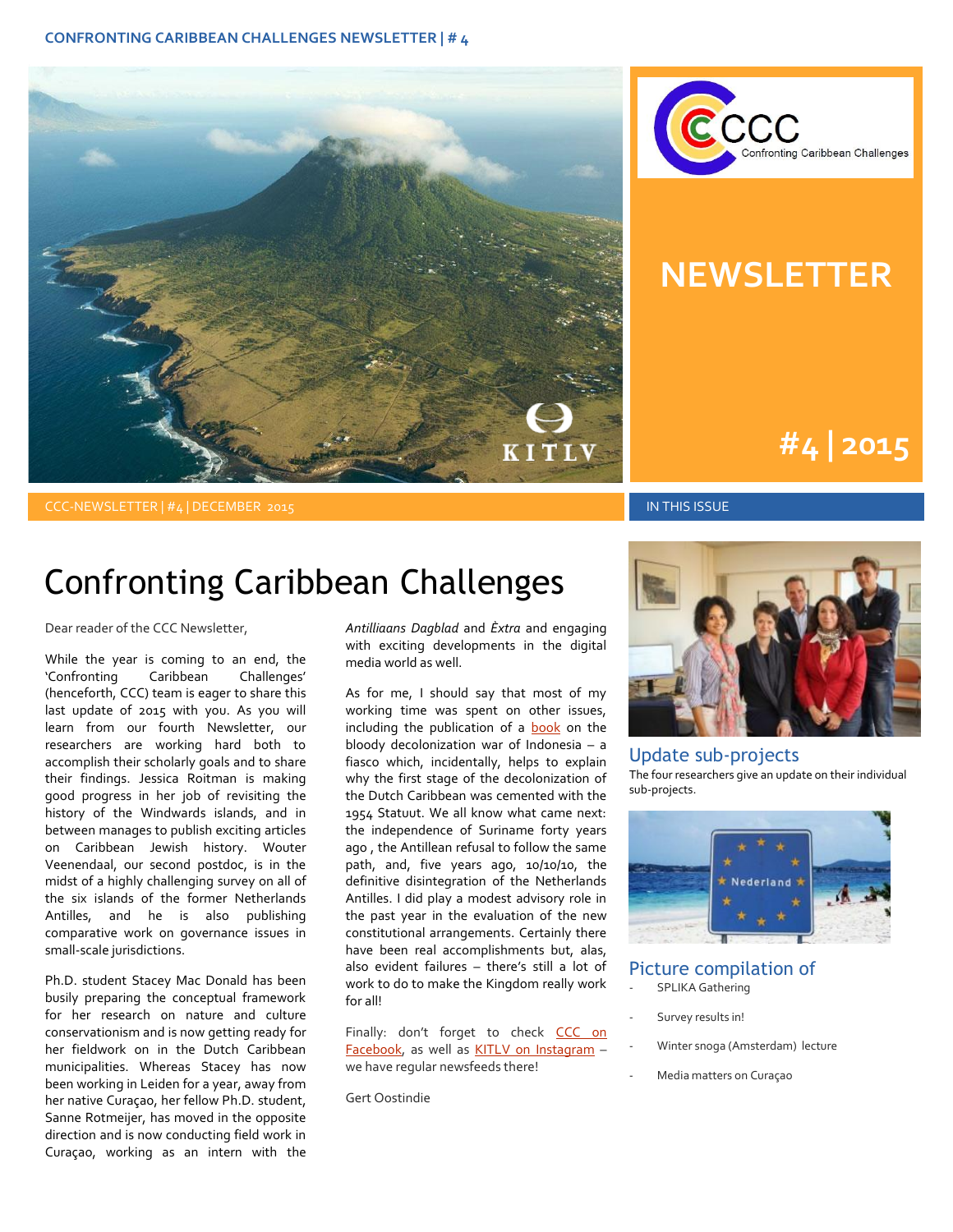### Update project: Jessica Vance Roitman



*Jessica researches the social history of the Dutch Leeward (confusingly known as 'Bovenwinden' in Dutch) islands of St. Maarten, St. Eustatius, and Saba in the*  $19<sup>th</sup>$  *and*  $20<sup>th</sup>$ *centuries. Her focus is on the intersection of migration, governance, and the formation of identities on these islands. The project will also tie into larger discussions about (intra) Caribbean migrations, hybridity, and the disjuncture between sovereignty and identities.*

motivation and energy. That's why I'm very much looking forward to my upcoming research trip to I miss the sun. It's gray, chilly, and rainy here in The Netherlands. This time of year I go to work in the dark and come home in the dark. The persistently gloomy weather has a knock-on effect on my motivation and energy. That's why I'm very much St. Maarten , Saba and St. Eustatius in the middle of January 2016. I need not only some vitamin D, but also the passion and inspiration that comes from talking with the people of the Windward islands about their history. I'm constantly amazed by the knowledge and insights they have into the history of their islands and I'm also humbled by, and grateful for, their generosity in sharing this knowledge with me.

> Speaking of sharing knowledge, I just found out that my paper on maritime marronage between 1834-1863 has been accepted for presentation at the upcoming Association of Caribbean Historians (ACH[\) conference](http://www.associationofcaribbeanhistorians.org/annualmeeting.htm) in Havana, Cuba in June of 2016. This paper is an outgrowth of research I did last year while on the islands, some of which will also appear in the *Slavery & Abolition* article I mentioned in the last newsletter. I'll certainly keep readers of this newsletter updated about the presentation and try to make my research as accessible as possible.

Apropos of conferences, I presented a paper in late October at th[e "Colonial History -](https://www.uni-potsdam.de/en/explore-the-up/news-and-announcements/events/detail/event/show/2015-10-27-colonial-history-sephardic-perspectives.html) Sephardic [Perspectives"](https://www.uni-potsdam.de/en/explore-the-up/news-and-announcements/events/detail/event/show/2015-10-27-colonial-history-sephardic-perspectives.html) conference at the University of Potsdam in Germany. My presentation was not directly relevant for the CCC project but readers who are interested in the history of St. Eustatius will be happy to know that Statia and its Jewish (colonial) heritage were incorporated in the discussion.

In other news, some of the research I've been doing recently on the early-to-mid nineteenth century history of the Windward islands will be included in a volume that Leiden University's [Damian Pargas](http://www.hum.leiden.edu/history/staff/pargasda.html) will be publishing as part of Brill Academic Publisher's new series called [Studies in](http://www.brill.com/products/series/studies-global-slavery)  [Global Slavery.](http://www.brill.com/products/series/studies-global-slavery) As always, I'll do my best to make sure that the findings will be available to the people of the Windward islands, even if they don't have access to an academic library. As Wouter mentions in his update, our co-authored piece on the origins of oligarchy in St. Maarten has been submitted to an academic journal and we look forward to hearing what our peers think of it.

For those of you all on the Windward islands, I hope to see you in January. For the rest of you all, all the best for a healthy, happy and safe holiday season.



*Editorial piece in the Volkskrant*

# Update Project: Wouter Veenendaal

In September, October, and November, on all six Dutch Caribbean islands local interviewers conducted interviews for our opinion survey. The completed interviews have now been sent back to the Netherlands, and data-entry assistants are entering these interviews into a software program that was specially designed for this survey. At the moment we are running the first statistical analyses of the data, and we hope to publish some preliminary results in January 2016. If you are interested, eventually the results of the survey will be published on a separate page of our [website.](http://www.kitlv.nl/research-projects-confronting-caribbean-challenges-opinion-survey/) Since one of the explicit aims of our CCC-project is to share and communicate our research findings with the island populations, we will do everything we can to make sure that the survey results are published in local media outlets. In addition, in January 2016 Gert Oostindie and I will present some first results of the survey on the three Windward Islands (Saba, St. Eustatius, and St. Maarten).

Having conducted field research in St. Eustatius last June, between 10 and 23 January I will visit Saba to have interviews with local politicians, journalists, academics, and other people active in Saban society. These interviews will of course address the changes of 2010 and the new municipal status of the island, but will also focus on local Saban politics and the effects of smallness on democracy and elections in Saba. I very much look forward to visiting this beautiful island again and learn more about its history, society, and people.

In terms of output, my CCC-colleague Jessica and I finished our article about the origins of oligarchy in St. Maarten, which we submitted to a suitable international journal. In addition, a more theoretical article I wrote about the effects of smallness on political status debates in non-sovereign territories was accepted for publication in *Geopolitics*, and should appear online in the beginning of next year. Finally, on 10-10-15, five years after the momentous constitutional reforms of 2010, an opinion piece I wrote about the three public entities was published in the *[Volkskrant]((http:/www.volkskrant.nl/opinie/geef-caribische-gemeenten-gevoel-zeggenschap-terug~a4161064/).)*.



*Wouter's research focuses on the impact of the new municipal status of the smallest Dutch Caribbean islands on the opinions and behavior of local citizens, civil servants, and politicians. The project also draws comparisons with the larger Dutch Caribbean islands and other non-sovereign island jurisdictions in the Caribbean and elsewhere.*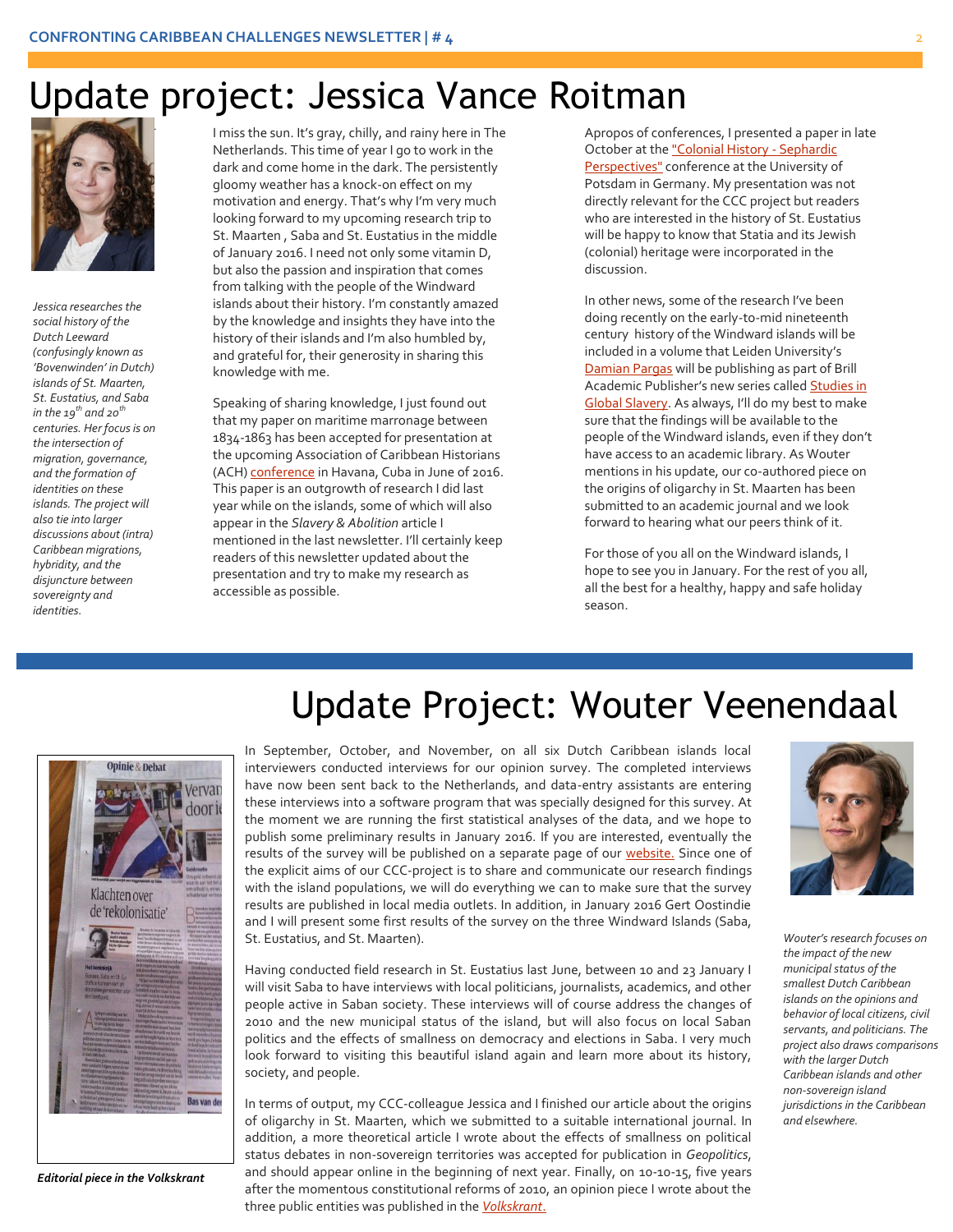## Update project: Stacey Mac Donald



*Stacey is interested in uncovering behavioral differences between/ within the BES-islands when it comes to nature conservation and cultural heritage. She will use identity principles to explain the dynamics of locals and immigrants who are active in conservation of nature and cultural heritage on the BES islands.*

#### **SPLIKA Gathering**

On October 21<sup>st</sup> I attended the Intangible Cultural Heritage Inventory of the Dutch Caribbean community (Aruba, Bonaire & Curacao) in the Netherlands, organized by [Fundashon SPLIKA.](http://www.splika.nl/) Under the supervision of SPLIKA, a team consisting of residents originating from the ABCislands, developed an inventory of the Antillean traditions that are being kept alive in the Netherlands. They presented this inventory, after which the attendees were asked to vote for the three most important cultural traditions to be presented to the National Inventory of Intangible Cultural Heritage in the Netherlands. It was concluded that Papiamentu/o[, Tambú,](https://en.wikipedia.org/wiki/Tambu_(music)) an[d Kaha di orgel](https://www.youtube.com/watch?v=qsK01hQWsTA) are the first to be nominated to include in the National Inventory of Immaterial Cultural Heritage. If approved by the **VIE** (Dutch Centre for Folk culture and Intangible Heritage), their placement on the inventory will ensure that these traditions will be actively maintained by the Antillean community in the Netherlands.

The voting was lively with heated discussions among the voters. These discussions illustrated their need to stress the differences between the Dutch Caribbean islands. Even though the three islands have a lot in common, there is no "one size fits all" cultural heritage item that can represent all three islands equally. Even though the attendees have lived in the Netherlands for many years, their discourse was (not) surprisingly similar to that of the island residents.

It was quite experience to attend this event, as it confirmed my earlier observations as to which individuals are engaged concerning the protection of Dutch Caribbean Cultural heritage. Besides Dutch Caribbean residents, there were also several representatives of the VIE present and other native Dutch residents, as well.

#### **Questionnaire development**

Currently I'm working on my questionnaire with which I will collect my first set of data. Besides open ended questions, I'm including several psychological scales to measure the extent to which respondents engage in specific types of behavior and to assess their local identity. To ensure my questionnaire will measure exactly what I'm aiming for, I am using existing psychological behavior and identity scales that have been tested by previous researchers. I am also planning to test my questionnaire among a group of residents of Dutch Caribbean origin to make sure the questions are comprehensible. Testing the questionnaire will also give me an indication of the duration of the interviews which will help me with the planning of my data-collection. The development of this questionnaire and the overall planning and preparation for my fieldwork in April will consume most of my time the coming months.

After two months of doing participant observation research at *Antilliaans Dagblad,*  during which I had the opportunity to closely follow its news production process and to interview key editorial staff, I have continued my research at the *Èxtra*, the biggest newspaper of Curaçao. The *Èxtra* is known as 'e korant di e pueblo' (the newspaper of the people). First of all, this is reflected in the language of the newspaper, which is, in contrast to the Dutch of the *Antilliaans Dagblad*, Papiamentu. Also, the *Èxtra* reports about subjects that relate to the daily lives of men and women in the street, such as court cases, sports, crime, and the obituary notices, commonly referred to as "the heading where people first look after they have bought one." People buy their *Èxtra* literally in the street, while waiting at a traffic light in the early morning rush.

Numerous journalists have shared with me their ambitions to develop and promote critical thinking. Especially in a community where children learn not to question their teachers, which is reflected in a broad shared mentality to obey and respect authorities. A first impression of the biggest newspaper of Curaçao that tends to fill up its pages with moral lessons -i.a. to 'respect your parents' or to 'keep the island clean', teaches me that although individual journalists might opt for change, certain customs are deeply rooted.

# Update Project: Sanne Rotmeijer

Along with observing the media landscape, I have also increasingly participated in the news production process by writing reviews and news articles for both the *Antilliaans Dagblad* and the *Èxtra*. At this moment, I am working at an article for *NTR Caribisch Netwerk*, a Dutch/Papiamentu news website that provides background features for local media outlets.

Meanwhile, my planning for the next months has changed somewhat. Instead of three periods of four months in which I had planned to observe media outlets on all six islands, I have decided to focus on Curaçao and St. Maarten. These islands are most interesting for my research in terms of the number and impact of their media outlets, and their autonomous status since 2010: debates on national identities have been most prevalent and manifest on Curaçao and St. Maarten. I will be heading to St. Maarten at the end of January 2016 to continue my research at *The Daily Herald.* 



*Sanne's research focuses on how traditional and new 'Dutch' Caribbean media reflect and shape discourses of (trans)national identities in the context of nonsovereignty, migration and small-scale politics.*